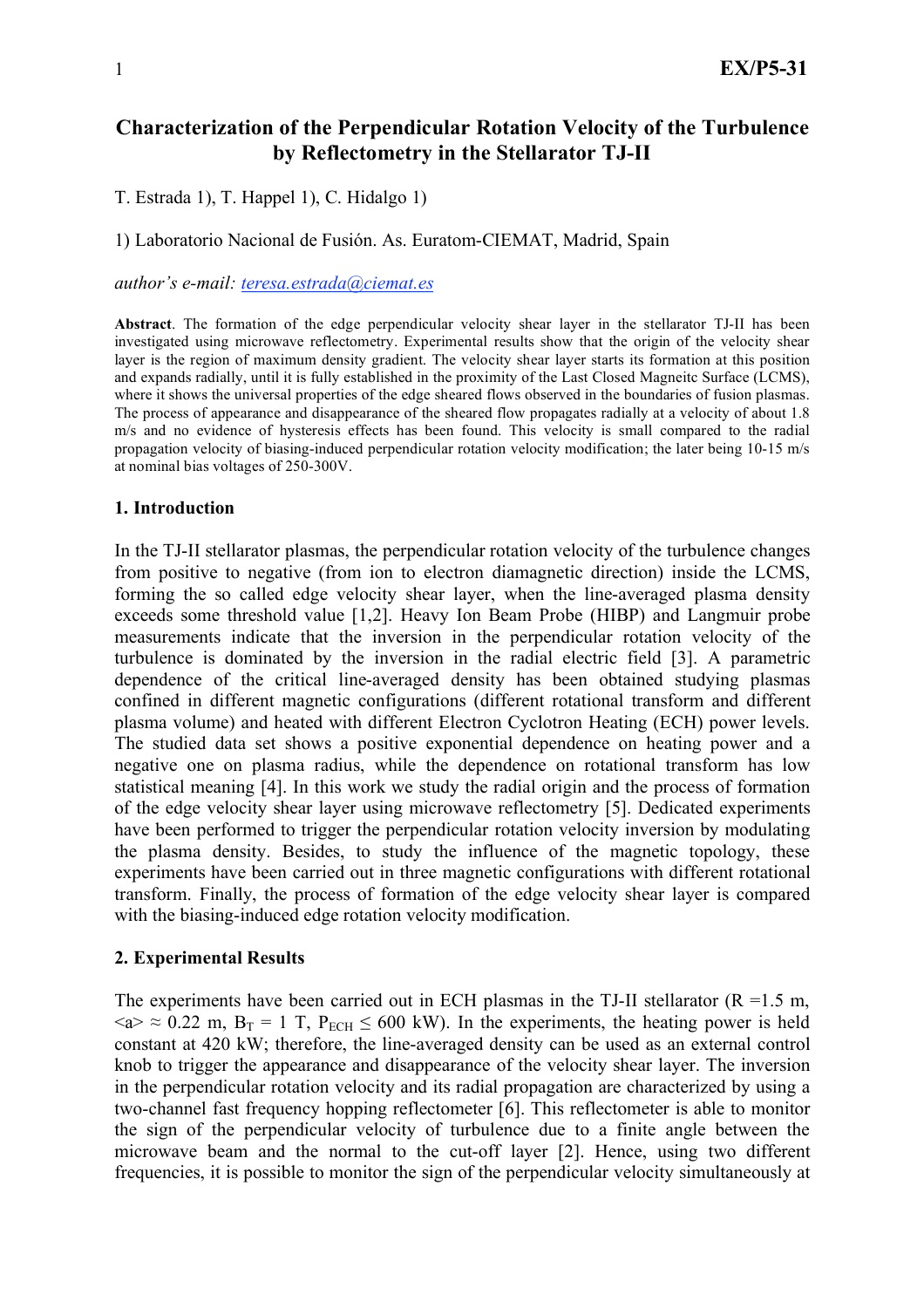two different radial positions in the plasma. In each discharge, both, the appearance and disappearance of the perpendicular velocity shear layer are triggered by modulation of the line density. The frequencies of the two reflectometer channels are held fixed during each discharge, but changed on a shot-to-shot basis. In all cases, channel 1 measures at more external positions than channel 2. As an example, figure 1.a shows the time trace of the lineaveraged density of a representative discharge. The threshold density is indicated by the shaded area. The line density crosses the threshold density twice: at t  $\approx$  1115 ms, the formation of the velocity shear layer takes place, while at  $t \approx 1157$  ms, the velocity shear layer disappears. Figure 1.b shows the center of gravity  $\leq$  f the power spectra of the two reflectometer channels. Negative and positive <f> correspond to ion- and electrondiamagnetic velocity, respectively. The slope of the reconstructed phase of the reflectometer measurement is positive when  $\leq f$  is positive and vice versa (see figure 2). When the velocity shear layer is formed, the perpendicular velocity reverses its sign first at  $\rho = 0.62$ (channel 1), then at  $\rho = 0.57$  (channel 2), marked by vertical lines. The order of magnitude of the delay is of a few milliseconds. When the velocity shear layer disappears, the reversal of the plasma velocity is first noted at  $\rho = 0.56$  (channel 2) and then at  $\rho = 0.63$  (channel 1). Their exact radial positions are obtained using the density profiles measured by AM reflectometry [7].



*FIG. 1: Time evolution of the line-averaged density (a) and center of gravity of power spectra measured by the two-channel reflectometer (b). The shaded area and the vertical lines indicate, respectively, the threshold density and the time instants at which the perpendicular velocity inversion is detected by each channel.* 

For a precise evaluation of the time at which the perpendicular velocity inversion is detected by each channel,  $t<sub>CH1</sub>$  and  $t<sub>CH2</sub>$ , the reconstructed phases of the reflectometer are used. The values for  $t<sub>CH1</sub>$  and  $t<sub>CH2</sub>$  are obtained by fitting a second degree polynomial to the reconstructed phase and calculating the minimum (emergence of the shear, see figure 2) or the maximum (disappearance of the shear) analytically using the first derivative. The standard deviation of the results is obtained by varying the length of the temporal window for the fit from 8 to 14 ms.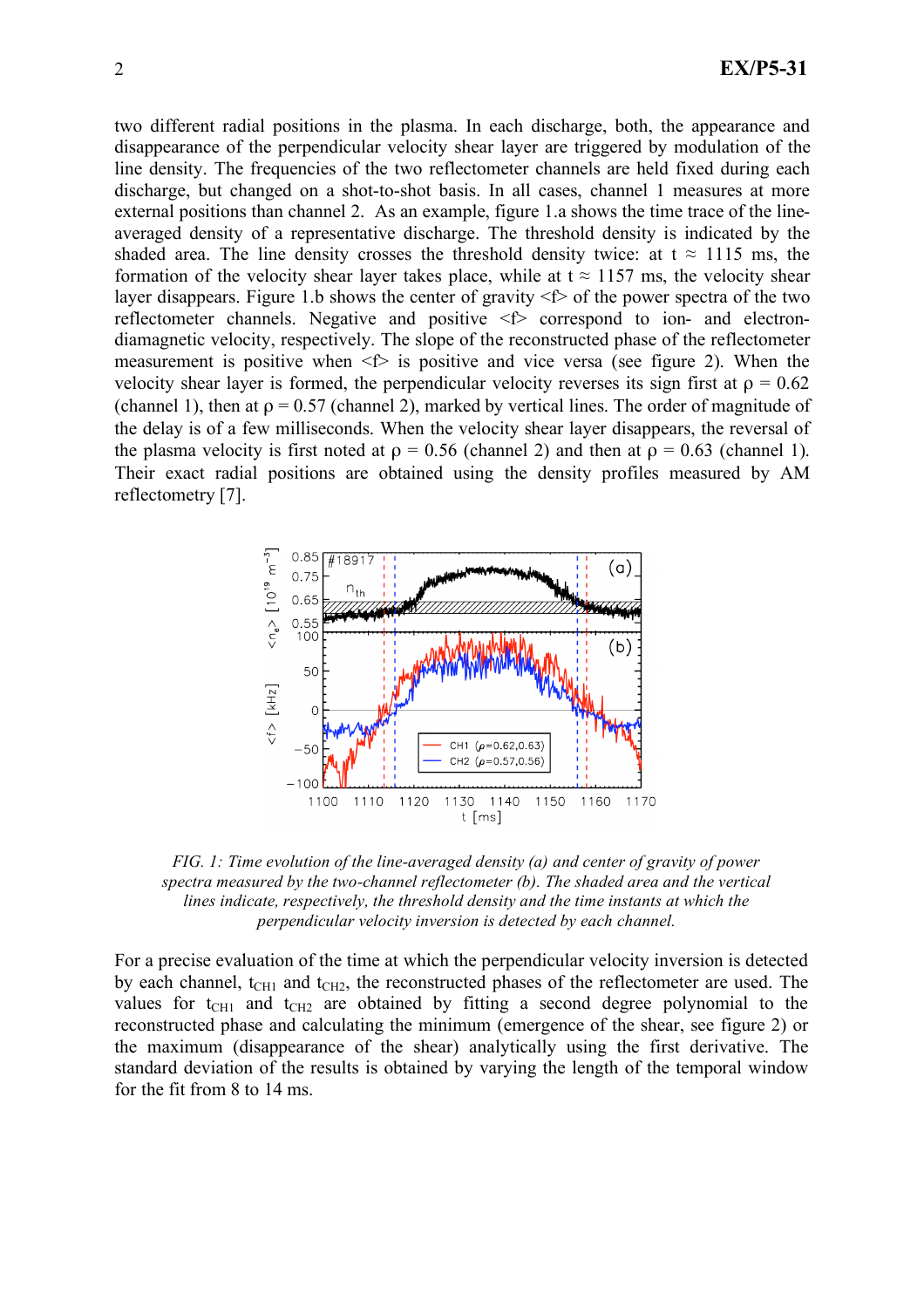

*FIG. 2: Time evolution of the reconstructed phases during the emergence of the velocity shear. The second degree polynomial used to calculate the minima are shown.*

By changing the probing frequencies of the reflectometer in a series of reproducible discharges, the time delay  $\Delta t = t_{CH1} - t_{CH2}$  is measured at different radial positions. Figure 3.a shows the time delays dependent on the radial position when the line-density exceeds the threshold value, marked by stars connected by a continuous line, and when it falls below the threshold density, represented by diamonds connected by a dashed line. Each radial position corresponds to the mean of the two reflectometer measurement positions, obtained using the profiles from AM-reflectometry shown in figure 3.c. The radial measurement error is shown for one point and is representative for the error in all measurements. When the density rises (emergence of the velocity shear layer), for radii  $\rho > 0.68$ , the perpendicular velocity reverses sign first at the more internal, and then at the more external positions, because  $\Delta t$  > 0. However, for  $\rho \le 0.68$ , the contrary takes place: the change in perpendicular velocity is first noted by the exterior channel and then by the interior channel ( $\Delta t < 0$ ). When the linedensity falls below the threshold density (disappearance of the velocity shear layer), the internal measurements show that the interior channel notes the change first, while the external measurements show that the exterior channel first measures the change in perpendicular velocity. This phenomenon can be explained as follows: when the line-density goes above the threshold density, the velocity shear layer starts to form at  $\rho \approx 0.68$ . Since  $\Delta t$  $\approx$  0, this radius is the origin of the formation of the velocity shear layer. For simplicity  $\rho_0$  = 0.68 is defined. The formation of the shear layer continues, propagating outward for  $\rho > \rho_0$ and inward for  $\rho < \rho_0$ . Figure 4 shows a scheme of the perpendicular rotation velocity evolution and the corresponding plasma potential profiles (assuming that the perpendicular rotation velocity of the turbulence is dominated by the ExB velocity, i.e., that the phase velocity of the turbulence moving in the plasma frame is negligible). Before the formation of the shear layer the perpendicular rotation velocity is positive, as is the radial electric field. As the shear layer develops, the radial electric field is negative around  $\rho_0$ ; at this moment, only channel 1 of the interior measurement and channel 2 of the exterior measurement detect the inversion of v⊥. When the velocity shear layer is completely developed, both channels measure negative velocities independently of their positions in the plasma. The process of disappearance of the velocity shear layer is the direct opposite: As the line-density falls below the threshold density, the shear layer starts to contract, the process ending at  $\rho_0$ . Hence the formation of the velocity shear layer as well as its disappearance occur at the same radial position. The lower part of figure 3 shows the density profiles (3.c) used for analysis and the respective density gradients (3.b). Continuous lines correspond to the density profiles when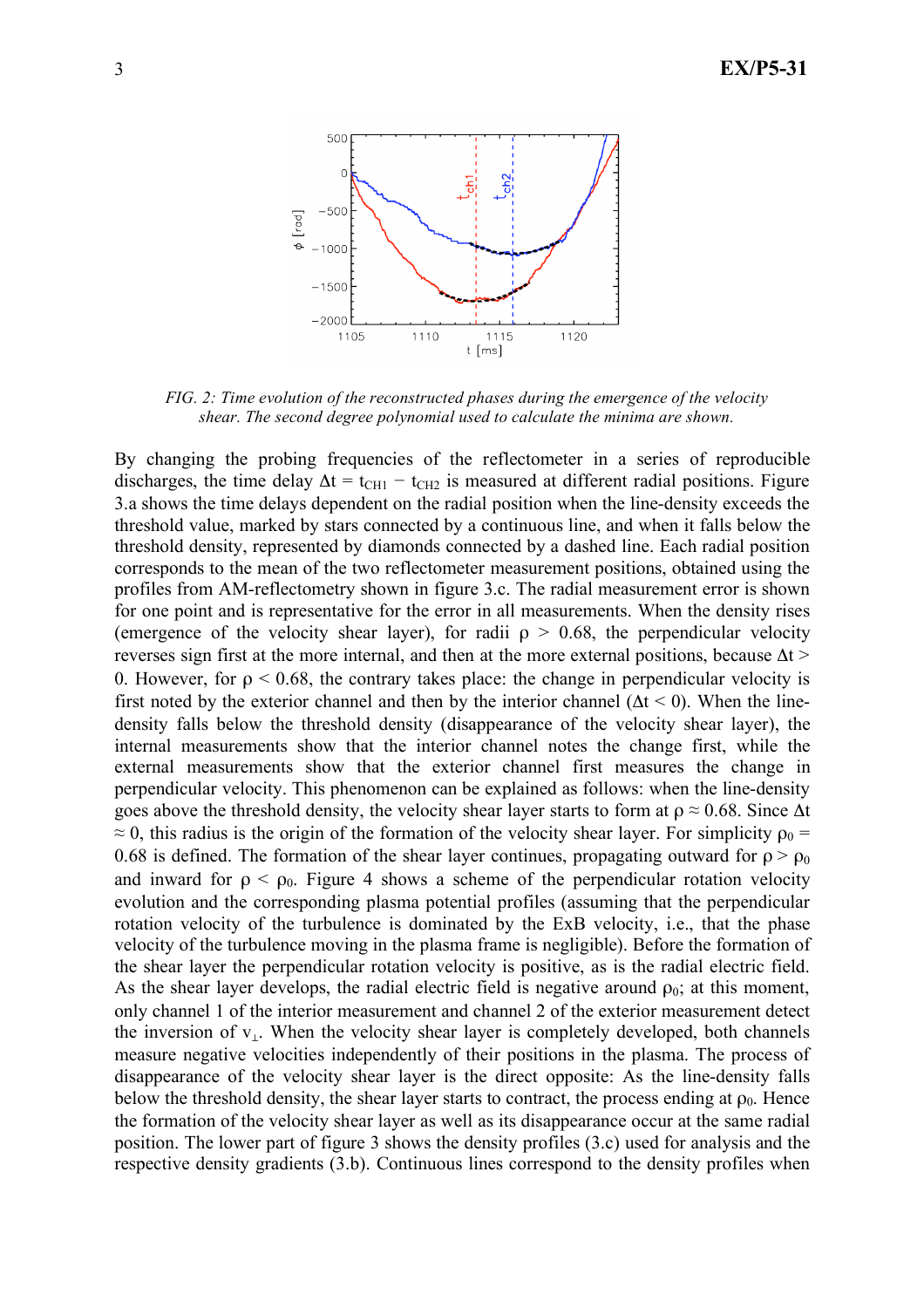the velocity shear layer emerges while dashed lines show the profiles at the moment when the line-density falls below the threshold density (disappearance of the velocity shear layer). It should be noted that the profiles are very similar when the line-density crosses the threshold density. The region of maximum density gradient ( $\rho = 0.66$ ... 0.72) is marked in figure 3.b by the horizontal bar. The agreement between the origin (and terminal point) of the velocity shear layer ( $\rho_0 = 0.68$ ) with the region of maximum density gradient suggests that the plasma gradients can provide a seeding mechanism for edge shear flows.



*FIG. 3: (a) Time delays of the velocity shear layer appearance (stars, solid line) and disappearance (diamonds, broken lines). (b) Density gradients and (c) density profiles measured by AM reflectometry.* 

Due to the proximity of the 8/5 rational surface to the radial location where the velocity shear layer develops, the described experiment has been conducted in two other magnetic configurations changing the radial location of the rational in a range  $\Delta \rho = 0.3$ . The obtained values of  $\rho_0$  are very close to 0.7, independently of the radial location of the rational surface. The radial propagation velocity of the velocity shear layer when it is formed (stars) and when it vanishes (diamonds) is shown in figure 5. Positive and negative velocities correspond to outward and inward propagation, respectively. The velocity is calculated by obtaining the absolute distance between the two measurement positions of the reflectometer and dividing by the time delay  $\Delta t$  (figure 3.a). The radial measurement error is the same as in figure 3.a. Since both the radial distance of the measurements and the delays Δt are subject to errors, the error in the radial propagation velocity is calculated using the method of linear propagation of uncertainties. The shear layer starts to form at  $\rho_0$  and expands from this point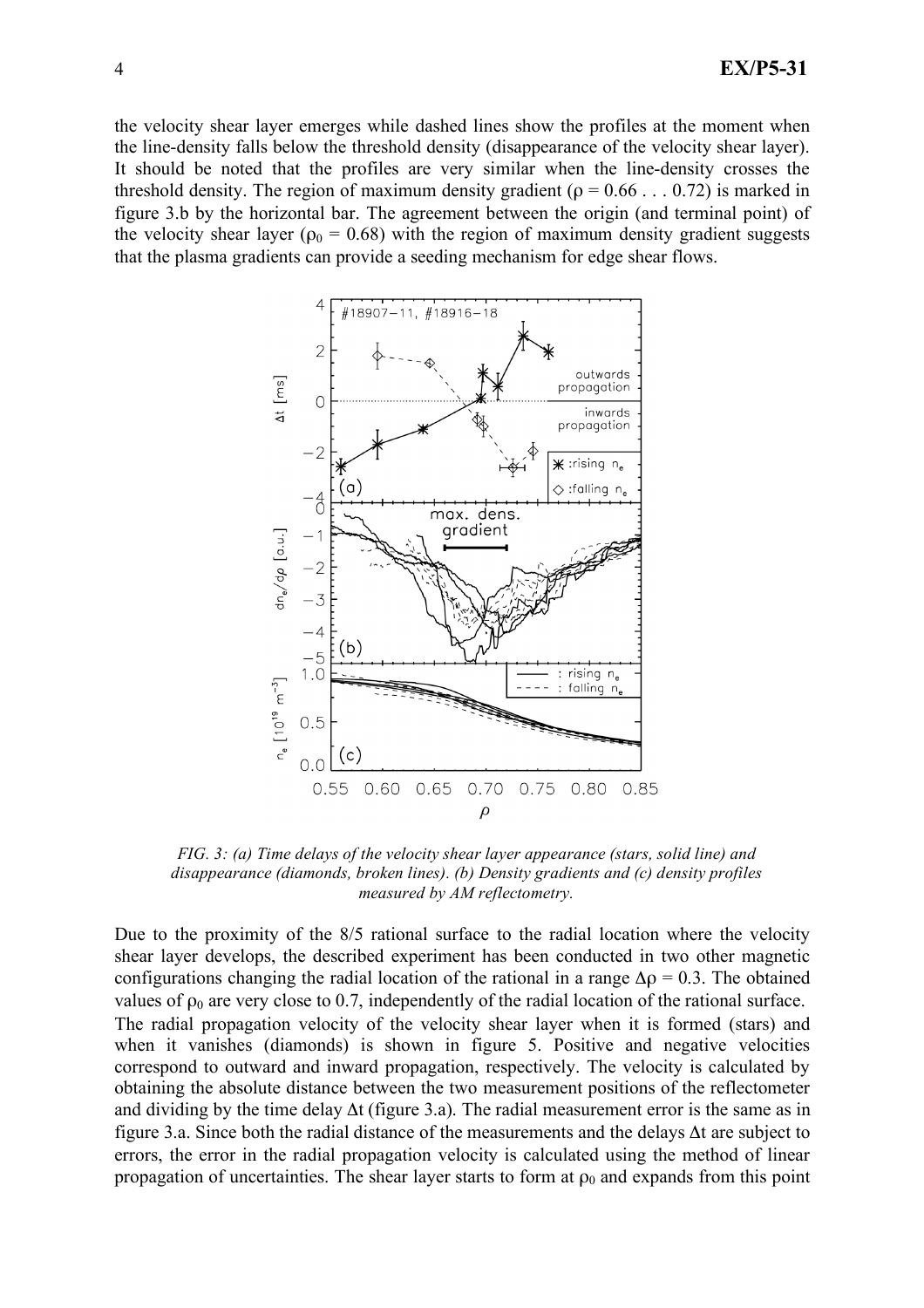to exterior and interior regions of the plasma. The disappearance shows the inverse behaviour of radial propagation velocity: the velocity shear layer starts to contract radially in the direction of  $\rho_0$ . The resulting radial propagation velocity of the flow reversal  $v = \Delta R/\Delta t$ , with  $\Delta R$  the separation of the reflectometer channels, is  $v = 1.8 \pm 1$  m/s. This value is obtained by taking both the mean of the velocities and the errors. These radial velocities are in good agreement with the radial velocities obtained using the delay between the perpendicular rotation velocity inversion detected by reflectometry and that detected by Langmuir probes (located at  $\rho \approx 0.85$ ).



*FIG. 4: Scheme of the perpendicular rotation velocity evolution and the corresponding plasma potential profiles for n*  $\lt n_{th}$  (solid lines),  $n \approx n_{th}$  (dashed lines) and for n  $> n_{th}$ *(dotted lines). Reflectometry measurements located at*  $\rho < \rho_0$  *and*  $\rho > \rho_0$  *are indicated by vertical dotted lines.*



*FIG. 5: Radial propagation velocity of the formation (stars) and disappearance (diamonds) of the velocity shear layer. Positive velocities point radially outward and negative ones point radially inward.*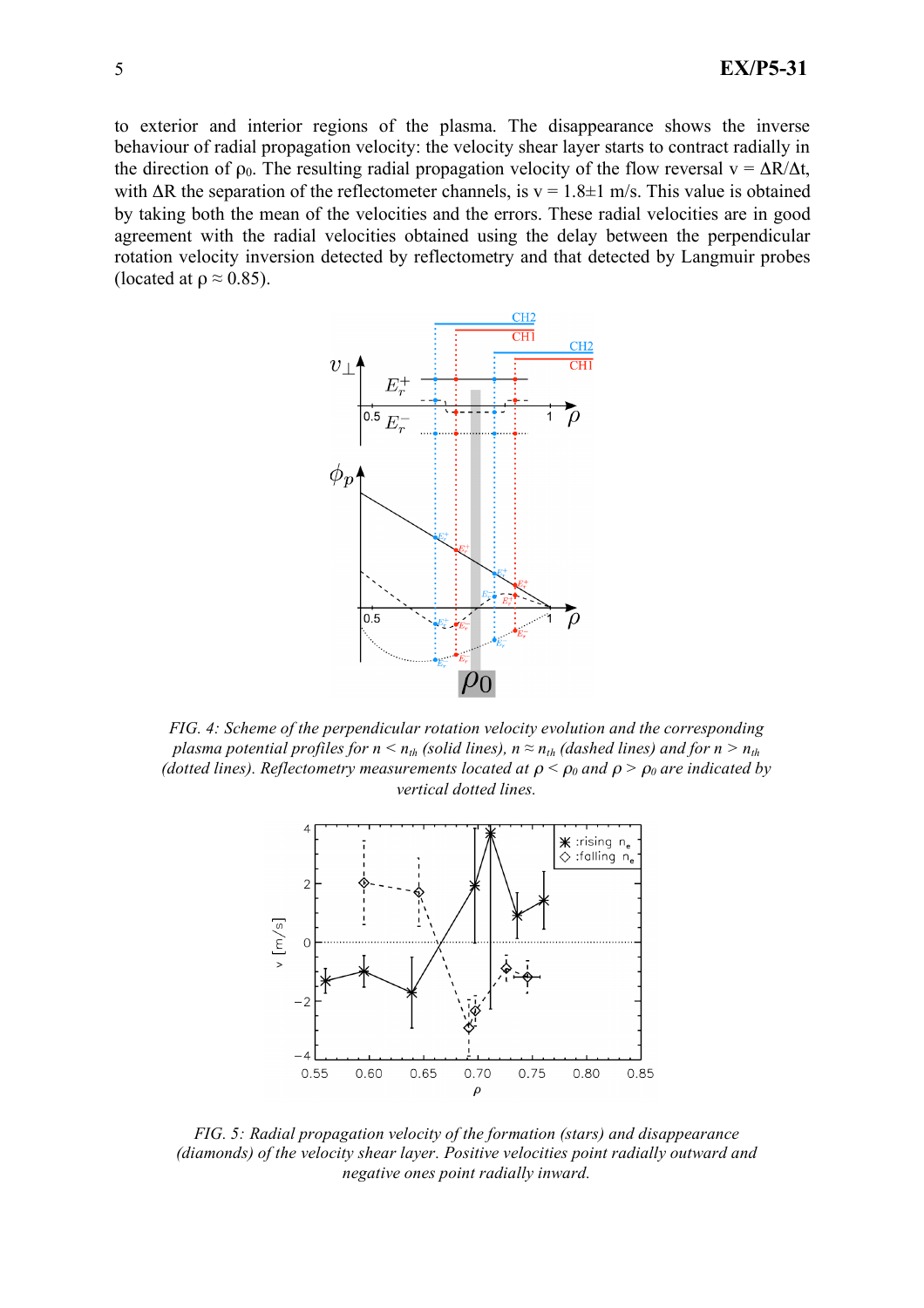In order to compare the process of formation of the edge velocity shear layer with the biasing-induced edge rotation velocity modifications, similar reflectometry measurements keeping fixed the frequencies of both channels have been carried out during edge plasma biasing experiments. Changes in the radial electric field induced by means of electrode biasing at the plasma edge [8], induce changes in the perpendicular rotation velocity that are more pronounced as the bias voltage increases [9]. Reflectometry measurements allow measuring both, the radial extension of the plasma affected by the biasing and the radial propagation velocity of the perpendicular rotation velocity modification. Three examples are shown in figure 6. In these examples the plasma density is above the threshold density and consequently the edge velocity shear layer is already present before the bias voltage is applied. Positive bias voltage, applied at  $\rho \approx 0.9$ , produces an inversion in the edge perpendicular rotation velocity from electron to ion diamagnetic direction. While the frequency of the external channel is kept fixed during the experiment, the frequency of the second channel is changed on a shot-to-shot basis to vary the distance between the cut-off layers.



*FIG. 6: Center of gravity of power spectra (lines-points) and reconstructed phases (lines) measured by the two-channel reflectometer during edge plasma biasing experiments. The frequency of channel 1 is fixed while the frequency of channel 2 changes to vary the distance between the cut-off layers.*

In all three cases, the external channel (channel 1 measuring at  $\rho \approx 0.85$ ) detects the inversion in the perpendicular rotation velocity immediately after the application of the bias voltage. The second channel detects the inversion afterwards provided that its radial location is kept close to the first channel (first and second examples in figure 6); further inside ( $\rho$  <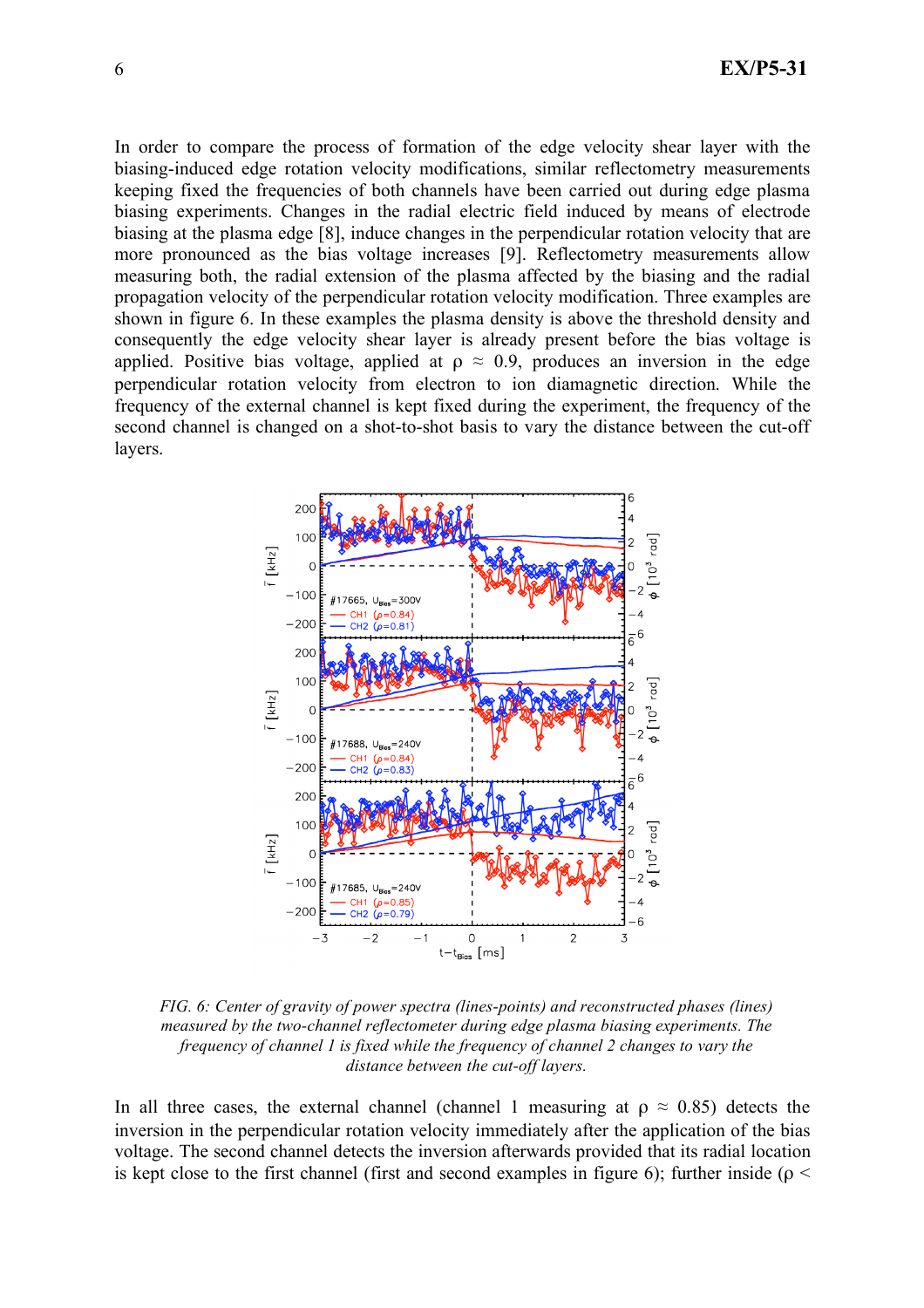0.8) channel 2 does not detect changes in the perpendicular rotation velocity (third example in figure 6). The radial propagation velocity of the change in the perpendicular rotation velocity is: 15 m/s in the first case and 10 m/s in the second one, being the applied bias voltage 300 and 240 V, respectively. These velocities are considerably higher than radial propagation velocities measured during the spontaneous shear layer formation and disappearance.

## **3. Summary and Conclusions**

Reflectometry measurements in TJ-II have allowed the detailed study of the edge perpendicular velocity shear layer formation. The radial origin of the perpendicular rotation velocity inversion and its radial propagation have been characterized using a two-channel fast frequency hopping reflectometer. This system monitors the sign of the perpendicular rotation velocity simultaneously at two different radial positions in the plasma.

Experimental results show that the radial origin of the velocity shear layer coincides with the region of maximum density gradient ( $\rho \approx 0.7$ ). The velocity shear layer starts its formation at this position and expands radially, until it is fully established in the proximity of the LCMS. These results suggest a two step process in the edge shear formation: 1) a seeding mechanism linked to plasma gradients and 2) an amplification process in which edge shearing rates and fluctuations are self-organized near marginal stability.

The influence of the magnetic topology on the velocity shear layer formation has been studied conducting the experiment in three magnetic configurations. The velocity shear layer develops at  $\rho \approx 0.7$  irrespective of the radial location of the 8/5 rational surface.

The process of appearance and disappearance of the sheared flow propagates radially at a velocity of about 1.8 m/s and no evidence of hysteresis effects has been found. This velocity is small compared to the radial propagation velocity of biasing-induced perpendicular rotation velocity modifications.

### **References**

- [1] HIDALGO C., PEDROSA M.A., GARCÍA L., and WARE A. "Experimental evidence of coupling between sheared-flow development and an increase in the level of turbulence in the TJ-II stellarator". Phys. Rev. E **70** (2004) 067402
- [2] ESTRADA T., BLANCO E., CUPIDO L. *et al.*, "Velocity shear layer measurements by reflectometry in TJ-II plasmas". Nuclear Fusion **46** (2006) S792
- [3] MELNIKOV A.V., ALONSO J.A., ASCASÍBAR E. *et al*., "Plasma potential evolution study by HIBP diagnostic during NBI experiments in the TJ-II stellarator". Fusion Sci. Tech. **51** (2007) 31
- [4] GUIMARAIS L., ESTRADA T., ASCASÍBAR E. *et al.* "Parametric dependence of the perpendicular velocity shear layer formation in TJ-II plasmas". Plasma and Fusion Research **3** (2008) S1057
- [5] HAPPEL T., ESTRADA T., HIDALGO C. "First experimental observation of a two step process in the development of the edge velocity shear layer in a fusion plasma". Submitted to Phys. Rev. Lett. (2008)
- [6] CUPIDO L., SÁNCHEZ J. and ESTRADA T. "Frequency hopping millimeter wave reflectometer". Rev. Sci. Intrum. **75** (2004) 3865
- [7] ESTRADA T., SÁNCHEZ J., VAN MILLIGEN B. *et al*. "Density profile measurements by AM reflectometry in TJ-II". Plasma Phys. Control. Fusion **43** (2001) 1535.
- [8] PEDROSA M.A., SILVA C., HIDALGO C. *et al*., "Transport and fluctuations during